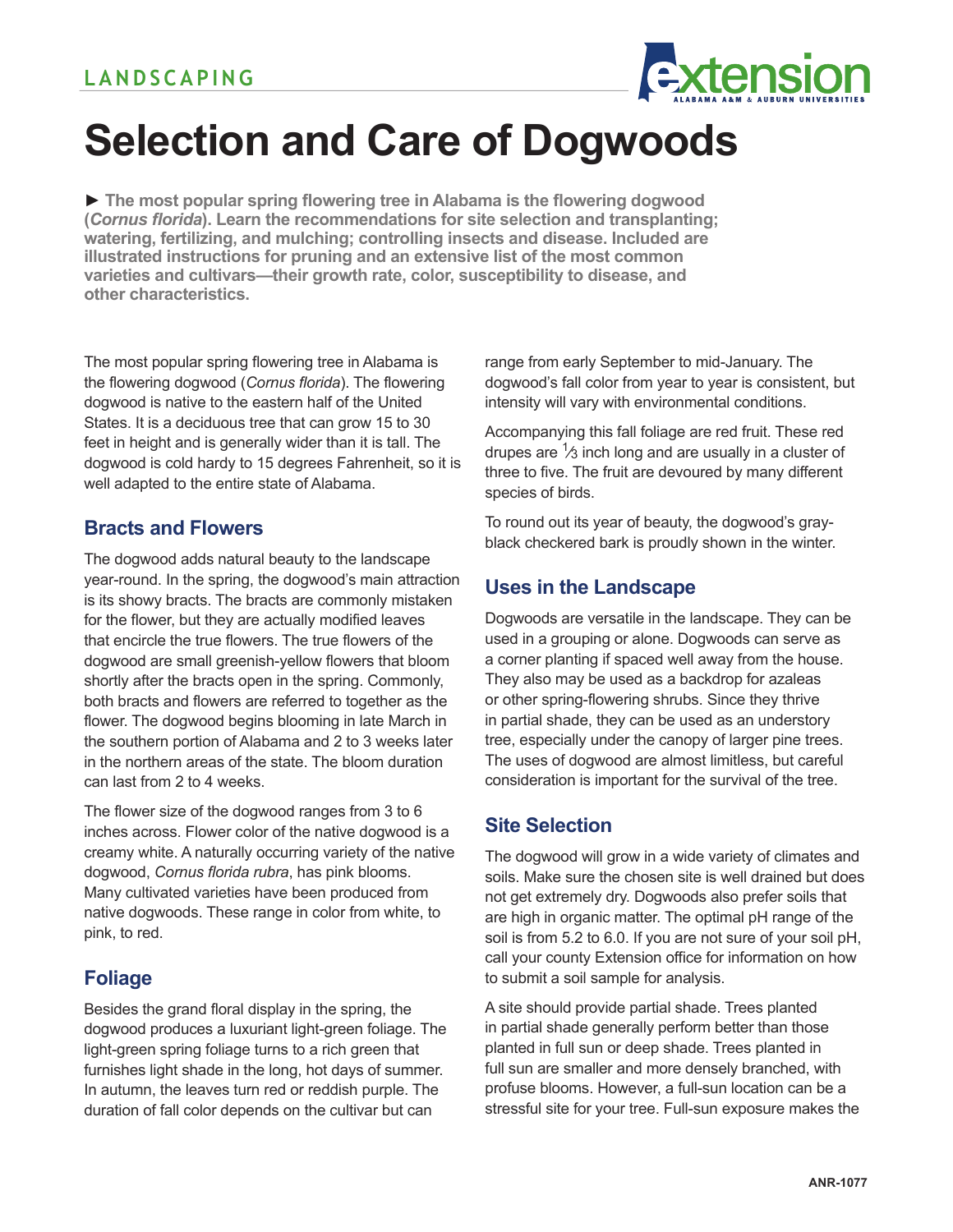tree more susceptible to the dogwood borer, one of the main causes of death of dogwoods in the landscape. Dogwoods planted in full sun must have an adequate supply of water. Plant dogwood trees in northern or eastern exposures to protect them from the late afternoon sun.

# **Transplanting**

Buy nursery-grown trees rather than transplanting trees from the wild. Nursery-grown trees are root-pruned and grown in prepared soil, which gives the tree a more dense root system that is better suited to withstand stresses of transplanting. Also, selected cultivars offer early blooming with longer and more prolific flowers.

Nursery-grown trees can be purchased container-grown, balled and burlapped (B & B), or bare-root. Purchase only trees that are healthy and well maintained by the nursery. Avoid trees with suckers, weeds, sunken places, or scarred bark on the trunk. Also, look for small holes at the base of the tree, indicating the presence of borers. Such trees are not likely to survive long even in the best site.

Proper planting techniques will encourage root growth, which will result in a more healthy, vigorous tree. Techniques for planting your dogwood depend on how the tree was grown and harvested.

## **Container-Grown Trees**

Planting container-grown trees can be done year-round. Optimal planting time is in the fall because it allows enough time for the roots to become well established before the summer heat. Dig the hole at least two to three times wider than the root ball. This will promote more uniform and rapid root establishment in the soil surrounding the root ball. It is not necessary for you to dig any deeper than the root ball. Your tree should be planted no deeper than it was grown in the nursery. In



**Figure 1.** Proper planting of your tree

most cases, it is better to place your dogwood slightly above grade. That is, the hole should be dug slightly shallower than the height of the root ball (Figure 1).

Gently massage the root ball with your hand to loosen roots and expose them to the native soil. This will encourage better root formation and prevent roots circling in the hole. Refill the hole with the same unamended soil that was taken from the hole. A mixture of one-third organic matter such has peat moss or compost to two-thirds of soil may be helpful, but in other tree species it does not appear to be necessary. Gently firm the soil around the root ball, and water thoroughly. Build a berm around the planting hole with the remaining backfill soil if the tree is on a slope or planted in sandy soil (Figure 2). This will direct water to the root zone within the hole. Water once more to ensure that the soil is well settled.



**Figure 2.** Build a berm around the tree, using the remaining soil.

#### **Balled and Burlapped Trees**

Balled and burlapped (B & B) trees should be planted when they are dormant from November to March. Planting procedures are similar to those for planting a container-grown tree. However, there are some unique planting practices required for B & B trees. Cut all ties and fold back the burlap into the bottom of the hole. Be sure the burlap is covered by soil because exposed burlap can wick water away from the root ball. Handle the tree by the root ball instead of the stem to prevent cracking the ball and the fragile roots. Avoid dropping the root ball, which can crack the root ball and roots as well as compact the soil in the root ball.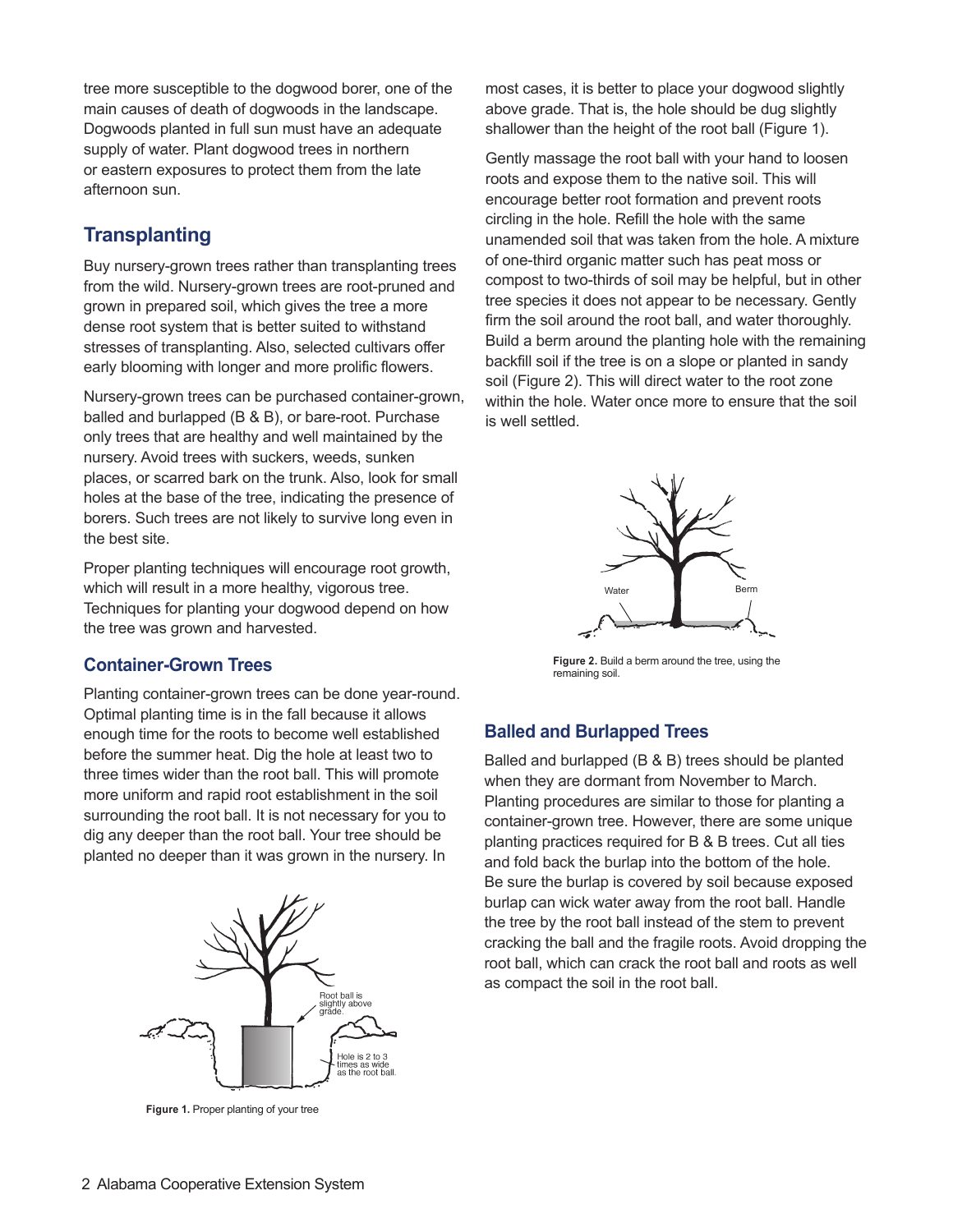## **Bare-Root Trees**

Bare-root trees are generally less available in retail garden centers than container or B & B plants are and are not commonly used except by landscape companies. Bare-root trees must be planted immediately or moist soil or organic matter put around the roots to prevent the roots from drying out. A bare-root tree should be planted while dormant.

Dig the same wide, shallow hole recommended for B & B or container plants. Prune any damaged or diseased roots before placing the tree into the hole. Shovel part of the soil back into the hole so that when the tree is placed into the hole it sits slightly above the original growing line. Next, refill the hole with the remaining soil. The final step is to water the tree thoroughly.

## **Transplanting from the Wild**

Transplanting dogwoods from the wild can be difficult, and the survival rate is usually low. If you choose to transplant from the wild, do so while the tree is dormant. The tree should be small, generally 1 inch or less in diameter. Ideally, before transplanting, root-prune the tree 1 year before moving it. To root-prune, insert a sharp spade in the soil to cut the roots at the point 2 to 3 inches from where the tree will later be dug (Figure 3).

When digging up the tree, dig a root ball that is a minimum of 12 inches in diameter for each inch caliper of tree measured 6 inches above the ground. After rootpruning, do not disturb the tree for 1 year. This will allow feeder roots to develop close to the tree, enabling the tree to get a better start when it is moved. When ready to move the tree from the wild, dig the tree slightly beyond where it was root-pruned. Place burlap around the root ball to prevent the loss of any soil from the ball.Pin the burlap so it fits snugly around the root ball. Planting procedures are then the same as for B & B trees.



**Figure 3.** Root-prune the tree 1 year before moving it from a natural area.

## **Maintenance after Transplanting**

Maintaining your dogwood after planting is essential for the survival of your tree. Container and bare-root trees should be staked if they are planted in a high-traffic or windy area (Figure 4). Also, water and mulch dogwoods to promote a healthy tree. Check for disease and insects throughout the year. Do not prune or fertilize until the second year. Remove all support stakes and ties after the first year.



**Figure 4.** Brace dogwoods larger than 6 to 8 feet high with guys to prevent damage by wind. Stakes may also be used.

# **General Maintenance Practices**

## **Watering**

Watering adequately during the first two growing seasons is important to the survival of the tree. Water newly planted dogwoods once or twice a week during the summer and fall. Watering during the winter is rarely necessary. When you water, thoroughly soak the rootzone area and beyond. After the first growing season, water provided by rainfall should be adequate unless there is a period of drought.

## **Fertilizing**

 Little if any fertilizer is needed during the first growing season. Too much nitrogen fertilizer at an early age can result in stunted root growth and possible injury to the tree. Fertilize established trees twice a year, in February and mid-June, if recommended by a soil test. When applying fertilizer, scatter it evenly within the 100-square-foot area surrounding the tree. Be sure to water after fertilizing.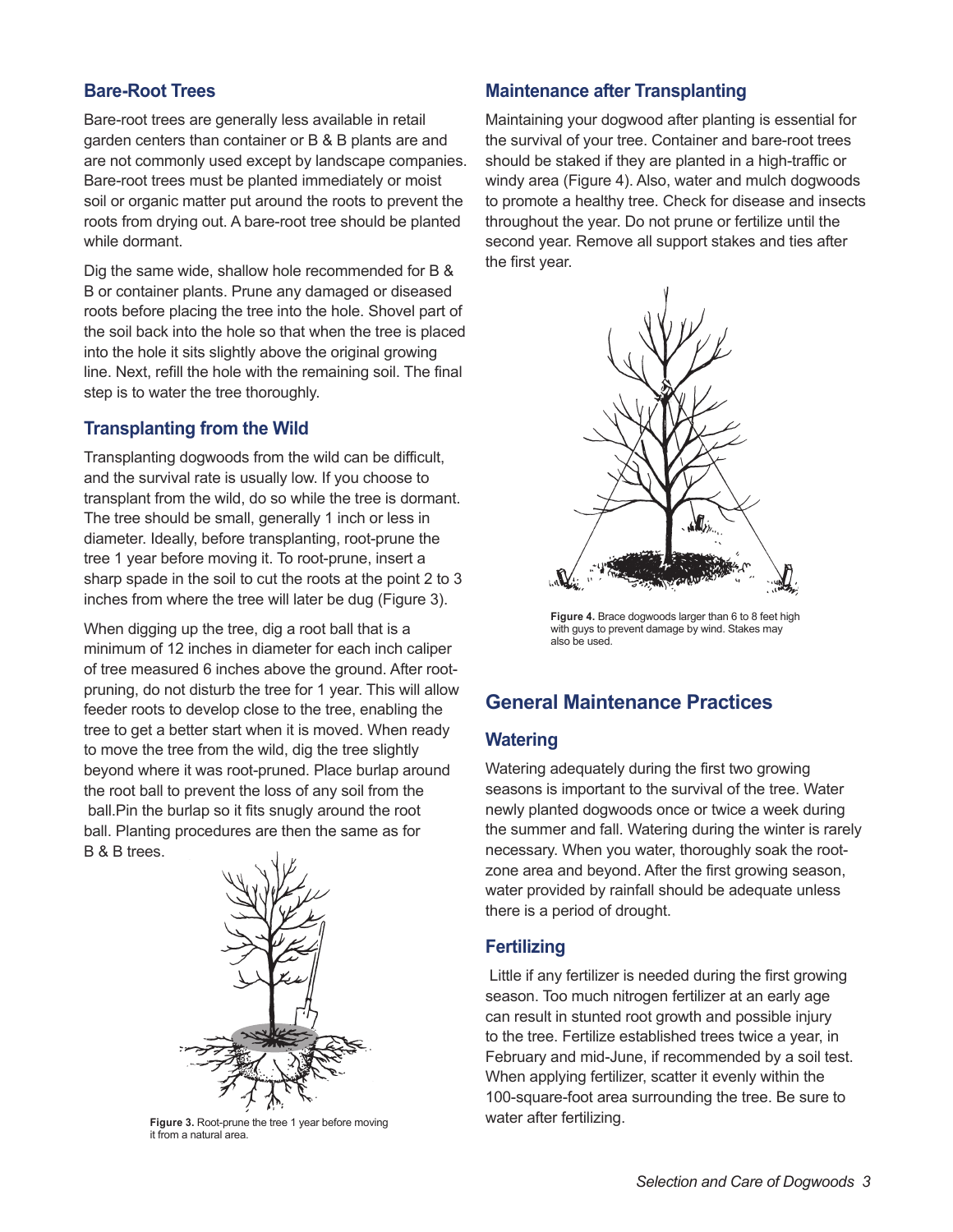## **Mulching**

Mulching is important. A 3- to 4-inch mulch layer around the tree conserves soil moisture, modifies soil temperature, reduces competition from weeds and grass, and makes the landscape more attractive. A mulched area also acts as buffer zone between the lawn and the tree trunk, preventing careless mower or trimmer damage to the trunk. Pinestraw, pinebark, or leaves are good mulches to use around dogwoods. Add more mulch as needed as the mulch layer diminishes.

## **Pruning**

Correct pruning makes trees more attractive and healthier. Dogwoods seldom need much pruning; however, it is necessary to remove dead and injured branches, suckers, and diseased or insect-infested parts. Figure 5 shows which parts of the tree to prune.

Prune large branches from dogwoods during the dormant season. When pruning a large branch (2 or more inches in diameter), make three cuts (Figure 6). Make the first cut under the branch about 6 to 12 inches from the trunk. The cut should only go one-third of the way through the branch. Make the second cut 1 inch beyond the first cut. Cut completely through to remove the branch. Make the third cut at the swollen branch collar to remove the remaining stub. Pruning sealers or wound dressings are of no benefit to the tree.

## **Insects and Diseases**

Dogwoods can be severely damaged or killed by insects and diseases. Routinely check for pests throughout the year. Insects and diseases should be correctly identified and controlled with the proper method. Seek help from your county Extension agent or local nursery personnel for proper pest identification and control.

Some common insects on dogwoods are the dogwood borer, twig borer, and club gall. Diseases on dogwoods include powdery mildew, anthracnose, crown gall, and trunk canker. Remember, pesticides can be dangerous if improperly used. Always follow the directions carefully and consider all precautions indicated on the label.

## **Summary**

The attractiveness of the dogwood explains why it is one of the most popular trees used in the landscape. Selecting a good site and using proper planting and maintenance methods will help the dogwood add beauty to your landscape for many years. If you have further questions about dogwoods, call your county Extension agent.



#### **Figure 5.**

1. Damaged spots—Always remove broken limbs; they look ragged and invite disease.

2. Deadwood—Lop off all dead and dying branches. Besides being unsightly themselves, they also clutter up the tree's outline. 3. Suckers—Cut all suckers from the base of a tree. They are ugly and absorb

growing energy.

4. Diseased branches—Remove limbs showing sickly growths or discolored bark to keep disease from spreading.

5. Long branches—Prune off the ends of branches that stick out too far and unbalance the tree's outline.

6. Crossing branches—Besides spoiling a tree's shape, shoots that cross rub off one another's bark.

7. Weak twigs—Remove twigs that are too puny to grow well to help open the tree to sunlight and air.



**Figure 6.** The three-cut pruning method for removing large branches prevents the branch from tearing down the trunk.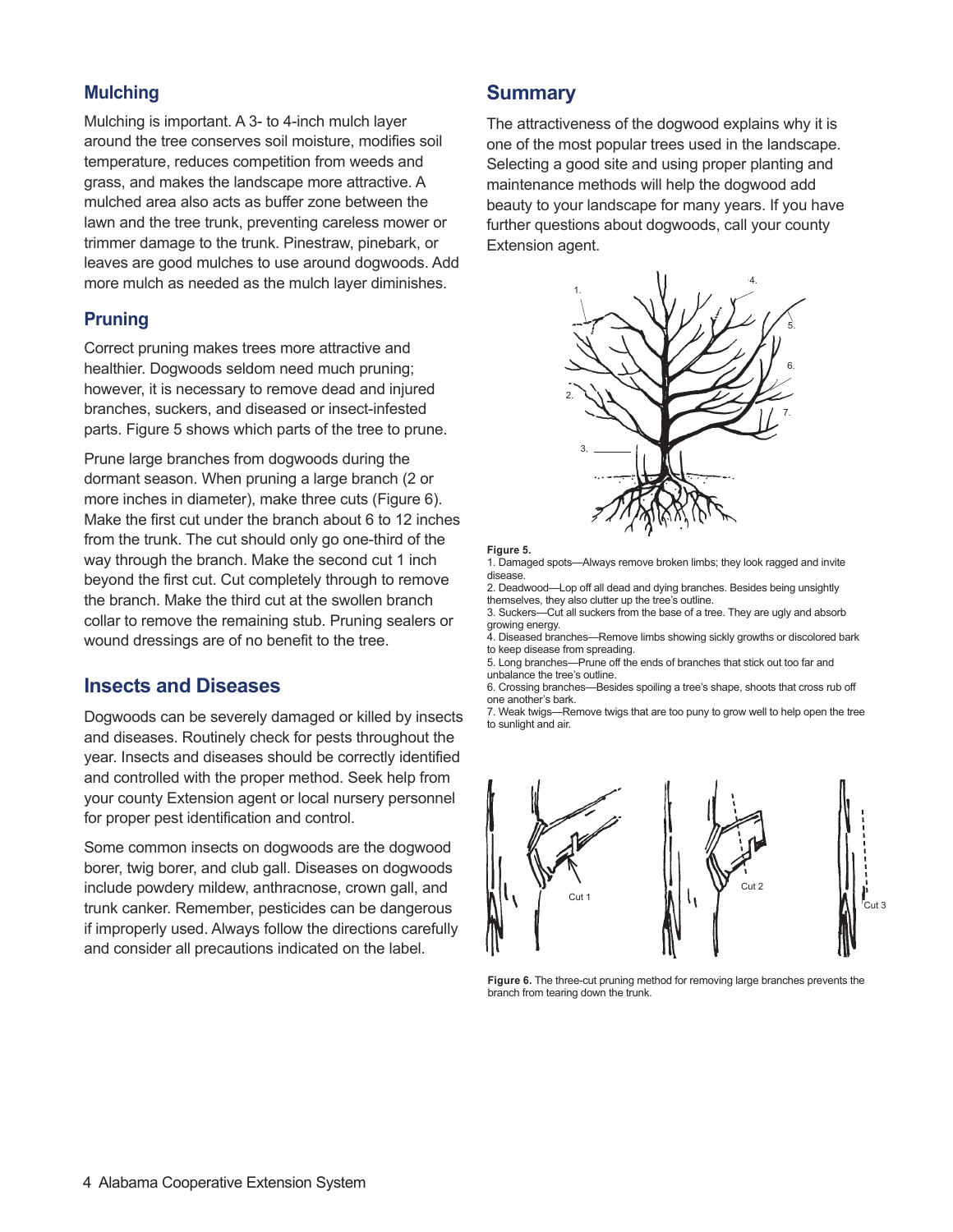# **Varieties and Cultivars**

More than 100 varieties and cultivars of dogwoods are grown in the United States, 20 to 30 of which are commonly grown in the Southeast. Auburn University has ongoing dogwood evaluation trials to help landscape professionals and homeowners make informed selections of dogwoods for Alabama. The following list is a selection of some of the most common varieties and cultivars in the trade.

## **Varieties**

## *Cornus florida*

Height: 20 to 30 feet Width: 20 to 30 feet Flower color: White Growth rate: Moderate Spring foliage: Light green Summer foliage: Dark green Fall foliage: Red–red purple

## *Cornus florida rubra*

Height: 20 to 25 feet Width: 20 to 25 feet Flower color: Pink Growth rate: Moderate Spring foliage: Light green Summer foliage: Dark green Fall foliage: Red–red purple

## **Cultivars**

#### *Cornus florida* **'Cherokee Chief'**

Trade name: Cherokee Chief Height: 15 feet Width: 15 feet Flower color: Red Growth rate: Moderate Spring foliage: Yellow green Summer foliage: Green Fall foliage: Bronze

Remarks: Blooms are a rich ruby red; new growth reddish. Moderately resistant to powdery mildew.

#### *Cornus florida* **'Cherokee Princess'**

Trade name: Cherokee Princess Height: 15 feet Width: 15 feet Flower color: White Growth rate: Slow Spring foliage: Yellow green Summer foliage: Green Fall foliage: Red

Remarks: Heavy white blooms, larger than average. Variable resistance to powdery mildew.

#### *Cornus florida* **'Cloud 9' or 'Barton's White'**

Trade name: Cloud 9 or Barton's White Height: 15 feet Width: 15 feet Flower color: White Growth rate: Slow Spring foliage: Yellow green Summer foliage: Green Fall foliage: Red purple

Remarks: These two cultivars were found to be the same based on DNA tests, although powdery mildew appears less severe in Barton's White in recent trials. Prolific white flowers at a young age.

#### *Cornus florida* **'Cherokee Daybreak'**

Trade name: Cherokee Daybreak Height: 25 feet Width: 20 feet Flower color: White Growth rate: Moderate Spring foliage: Light green Summer foliage: Variegated Fall foliage: Pink to deep red

Remarks: A variegated cultivar with bright green and creamy white summer foliage. White blooms in spring. Moderately resistant to powdery mildew.

#### *Cornus florida* **'First Lady'**

Trade name: First Lady Height: 25 feet Width: 25 feet Flower color: White Growth rate: Slow Spring foliage: Light green Summer foliage: Variegated Fall foliage: Maroon